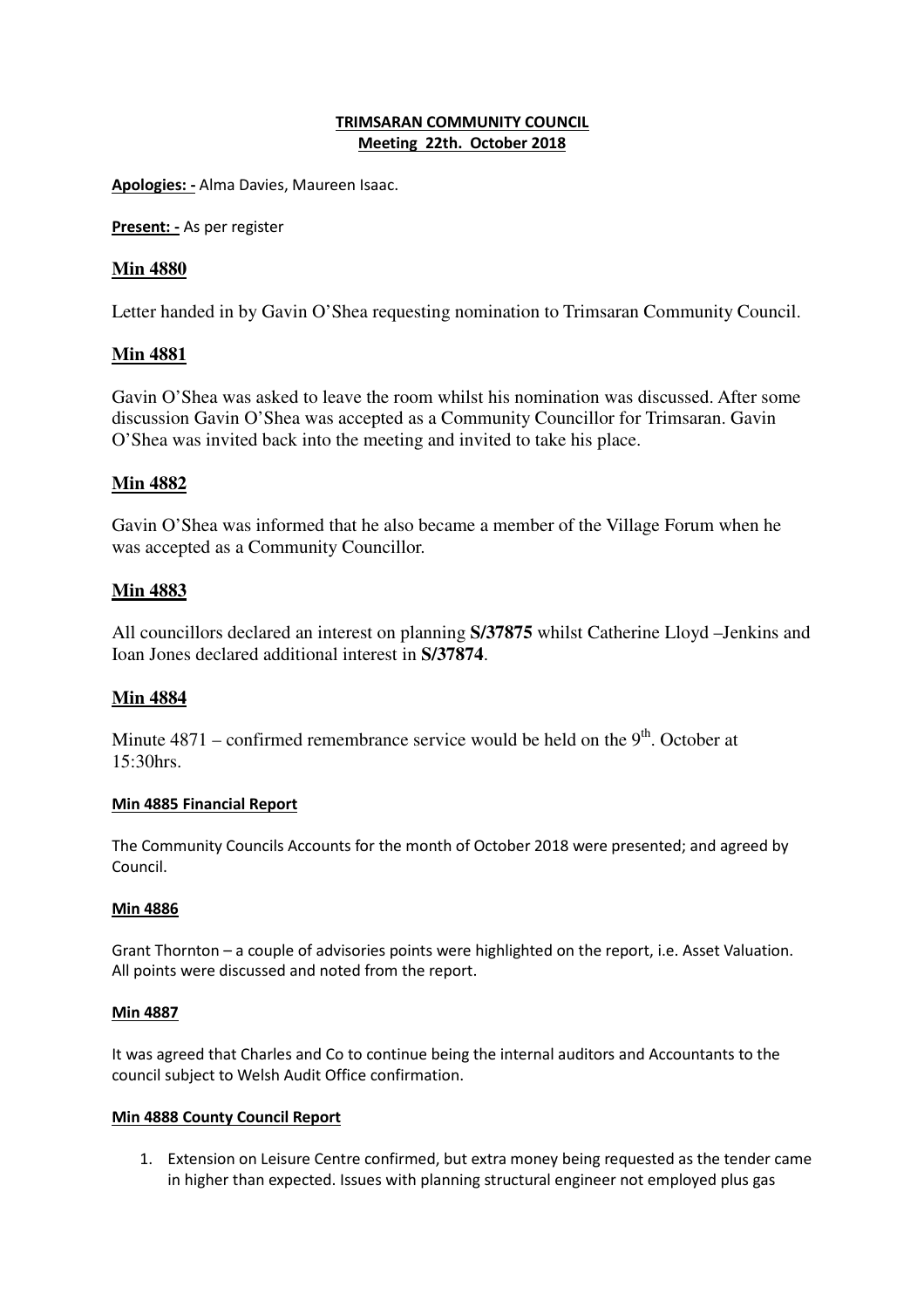report not completed.

- 2. Request of small donation towards teas and coffee Remembrance Service. Confirmed donation as being £20.00 towards the cost.
- 3. Enquires on floods within the village has been allocated to highway 7 bar.
- 4. Defibrillator purchased and will be located on the leisure centre wall.
- 5. No response as yet to Email sent requesting play equipment.
- 6. Old Hall paper work found regarding ownership.
- 7. Review on telephone /broad band at leisure centre on charging set up has a substantial savings. Maintenance fund to cover up grade on November  $6<sup>th</sup>$ .
- 8. Viber phone to be introduced so that clerk will be able to work from home.

## **Min 4889 Planning Application**

Councillors confirmed declaration, all planning was noted.

### **Min 4890**

7(b) Garethe El Tawab did not attend meeting.

7(c) Sports Awards Carmarthenshire -nominations requested.

7(d) IRPW recommendations to councillors read out, responses to allowances to be received in writing from individual councillors

7(e) internal auditor's appointment confirmed as Charles and Co subject to Welsh Audit Office confirmation.

7(f) Declaration of interest forms to be drawn up for Councillors.

7(g) Trimsaran Family Centre donation request - £50 donation agreed

## **Min 4891**

The next meeting of the Council was confirmed as being on Monday  $26^{nd}$ . November 2018 at 18:30hrs.

#### **Min 4892**

Catherine Lloyd – Jenkins informed the council that she had received a grievance letter from the Clerk.

#### **Min 4893**

The Clerk was asked to leave the meeting whilst the letter was discussed, meeting minutes regarding the discussion to be made by Catherine Lloyd – Jenkins

#### **Min 4894**

The Clerk invited back into the meeting after the discussion.

#### **Min 4895**

Grievance letter received from the Clerk Council members agreed to adopt the ACAS policy and to appoint an independent person to deal with the matter of investigation the issue raised a.s.a.p.